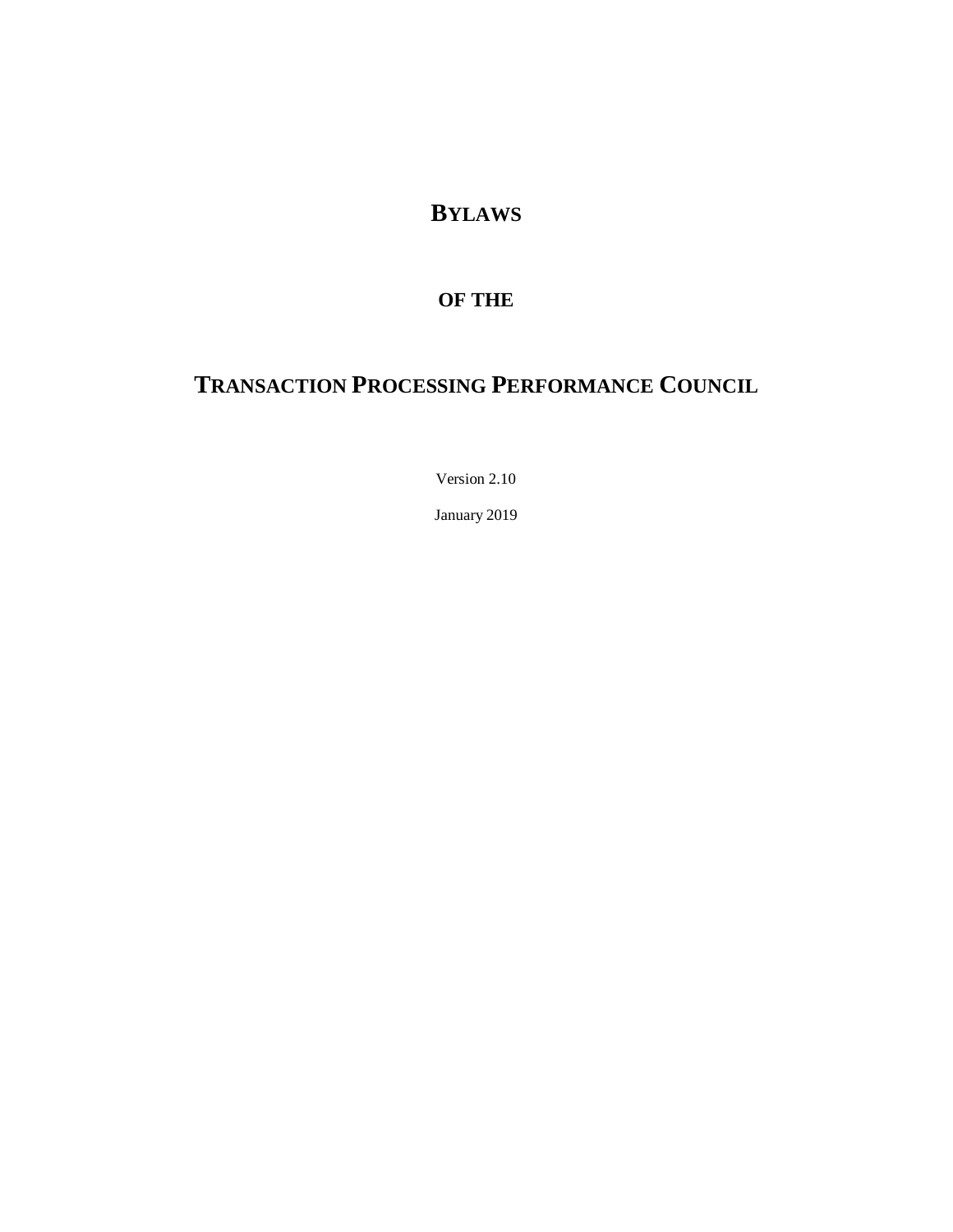# TABLE OF CONTENTS

#### **[ARTICLE I -](#page-2-0) OFFICES**

- 1.1 [Principal Office](#page-2-1)
- 1.2 [Change Of Address](#page-2-2)

#### **[ARTICLE II -](#page-2-3) MEMBERS**

- 2.1 [Classification And Qualification Of Members](#page-2-4)
- 2.2 [Eligibility For Membership](#page-2-5)
- 2.3 [Admission To Membership](#page-3-0)
- 2.4 [Application Fee](#page-3-1)
- 2.5 [Dues](#page-3-2)
- 2.6 [Assessments](#page-3-3)
- 2.7 [Number Of Members](#page-3-4)
- 2.8 [Membership Book](#page-3-5)
- 2.9 [Inspection Rights Of Members](#page-3-6)
- 2.10 [Certificates Of Membership](#page-4-0)
- 2.11 [Non-liability Of Members](#page-4-1)<br>2.12 Transferability Of Member
- [Transferability Of Membership](#page-4-2)
- 2.13 [Termination Of Membership](#page-4-3)

# **[ARTICLE III -](#page-5-0) DIRECTORS**

- 3.1 [Number](#page-5-1)
- 3.2 [Qualifications](#page-5-2)
- 3.3 [Terms Of Office](#page-5-3)
- 3.4 [Compensation](#page-5-4)
- 3.5 [Meetings](#page-5-5)
- 3.6 [Action Without Meeting](#page-6-0)
- 3.7 [Resignation Of Director](#page-6-1)
- 3.8 [Vacancies In The Board](#page-6-2)

# **[ARTICLE IV -](#page-6-3) OFFICERS**

- 4.1 [Number And Titles](#page-6-4)
- 4.2 [Appointment And Resignation](#page-7-0)

# **ARTICLE V - [CORPORATE RECORDS AND REPORTS](#page-7-1)**

- 5.1 [Keeping Records](#page-7-2)
- 5.2 [Annual Report](#page-7-3)
- 5.3 [Annual Statement Of Certain Transactions And Indemnifications](#page-7-4)

#### **ARTICLE VI - [ADDITIONAL PROVISIONS](#page-7-5)**

- 6.1 [Rights To Documents](#page-7-6)
- 6.2 [Reproduction License](#page-7-7)
- 6.3 [Public Availability Of Standards](#page-7-8)
- 6.4 [Amendment Of Bylaws](#page-8-0)
- 6.5 [Arbitration](#page-8-1)
- 6.6 [Adoption Of Public Standards](#page-8-2)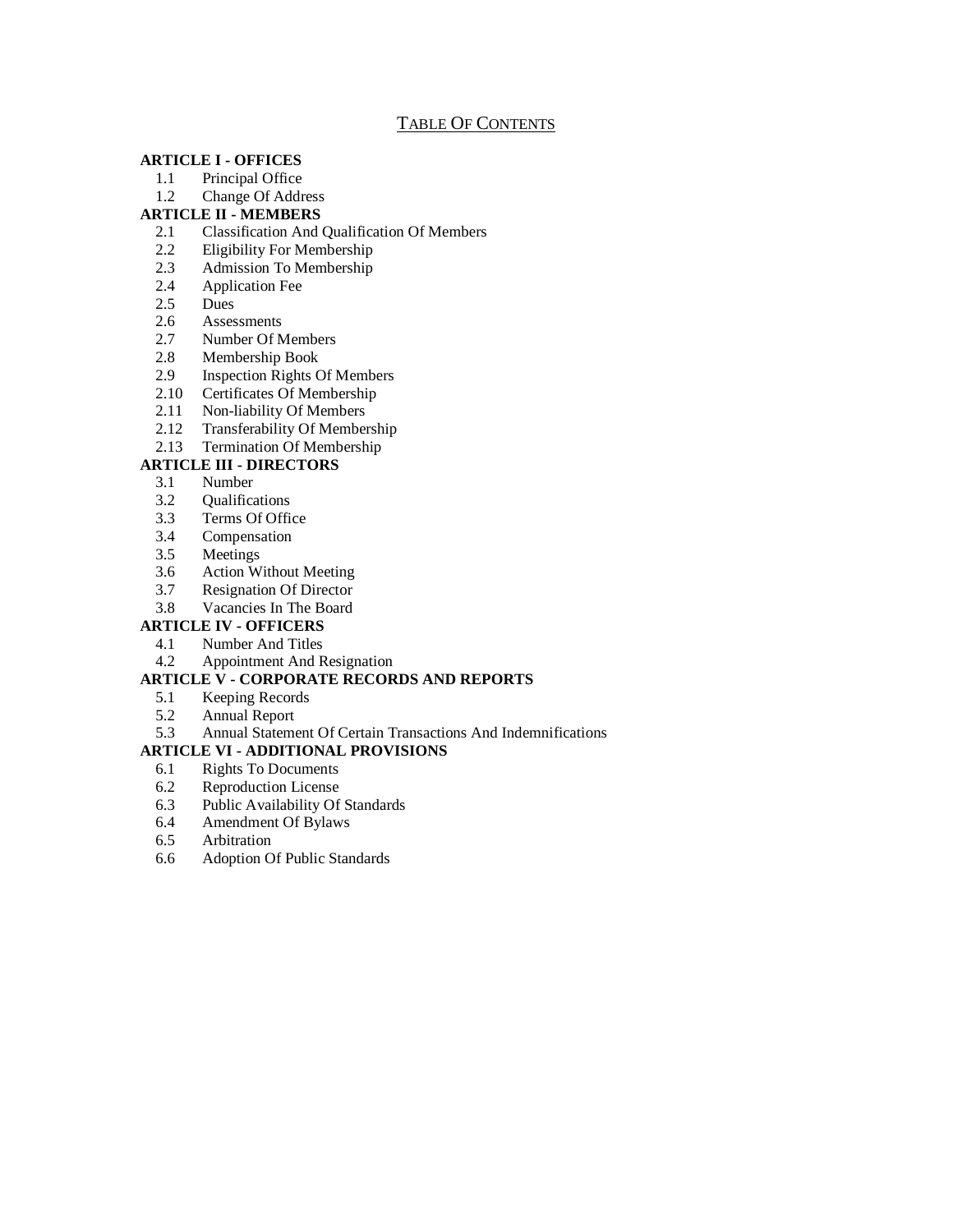# **ARTICLE I - OFFICES**

#### <span id="page-2-1"></span><span id="page-2-0"></span>**1.1 PRINCIPAL OFFICE**

The principal office of the Corporation for its transaction of business is located in the City and County of San Francisco, California.

#### <span id="page-2-2"></span>**1.2 CHANGE OF ADDRESS**

The Board of Directors is hereby granted full power and authority to change the principal office of the Corporation from one location to another in California. Any such change shall be noted by the Secretary in these Bylaws but shall not be considered an amendment of these Bylaws.

# **ARTICLE II - MEMBERS**

# <span id="page-2-4"></span><span id="page-2-3"></span>**2.1 CLASSIFICATION AND QUALIFICATION OF MEMBERS**

The Corporation shall have three classes of members, namely associate members, committee members and full members. No person shall hold more than one membership in the Corporation.

**Full Member**: Organizations may apply to become TPC members. TPC members enjoy all rights and benefits detailed in the TPC bylaws and policies and must follow all TPC bylaws and policies (Note: all references to "members" in the TPC bylaws and policies refer to full members unless stated otherwise).

**Committee member**: Committee members enjoy the same rights and benefits (and are subject to the same obligation to follow all TPC bylaws and policies as full members) except they do not have a seat on the Board of Directors. Committee members are eligible to participate and vote in TPC subcommittees but not in the Standing Committees.

**Associate member**: Only the following types of organizations are eligible for associate membership: nonprofit organizations, educational institutions, market researchers, publishers, consultants, governments, and organizations and businesses who do not create, market or sell computer products or services.

Associate members have the same obligation to follow all TPC policies/bylaws as regular members. Associate members will be eligible to: (a) receive all TPC mailings and information shared with members, and (b) attend TPC meetings. Associate members will not be eligible to: (a) vote, or (b) hold any official TPC subcommittee or officer position.

As an option, associate members may also join the TPC as members.

#### <span id="page-2-5"></span>**2.2 ELIGIBILITY FOR MEMBERSHIP**

Any person, as defined in Section 5065 of the Corporations Code, who pays the annual dues set forth in Section 2.5 is eligible to be a member of the Corporation.

Affiliate is defined by the California Corporations Code Section 150 (A corporation is an "affiliate" of, or a corporation is "affiliated" with, another specified corporation if it directly, or indirectly through one or more intermediaries, controls, is controlled by or is under common control with the other specified corporation.)

Subsidiary is defined by the California Corporations Code Section 189 (a) ("subsidiary" of a specified corporation means a corporation shares of which possessing more than 50 percent of the voting power are owned directly or indirectly through one or more subsidiaries by the specified corporation).

The foregoing definitions shall apply to limited liability companies as well as corporations. For purposes of this Article II, the definition of affiliate is limited to mean that 50% or less of the voting power is of the entity is owned directly or indirectly with the intention that related companies shall be categorized as either an affiliate or a subsidiary.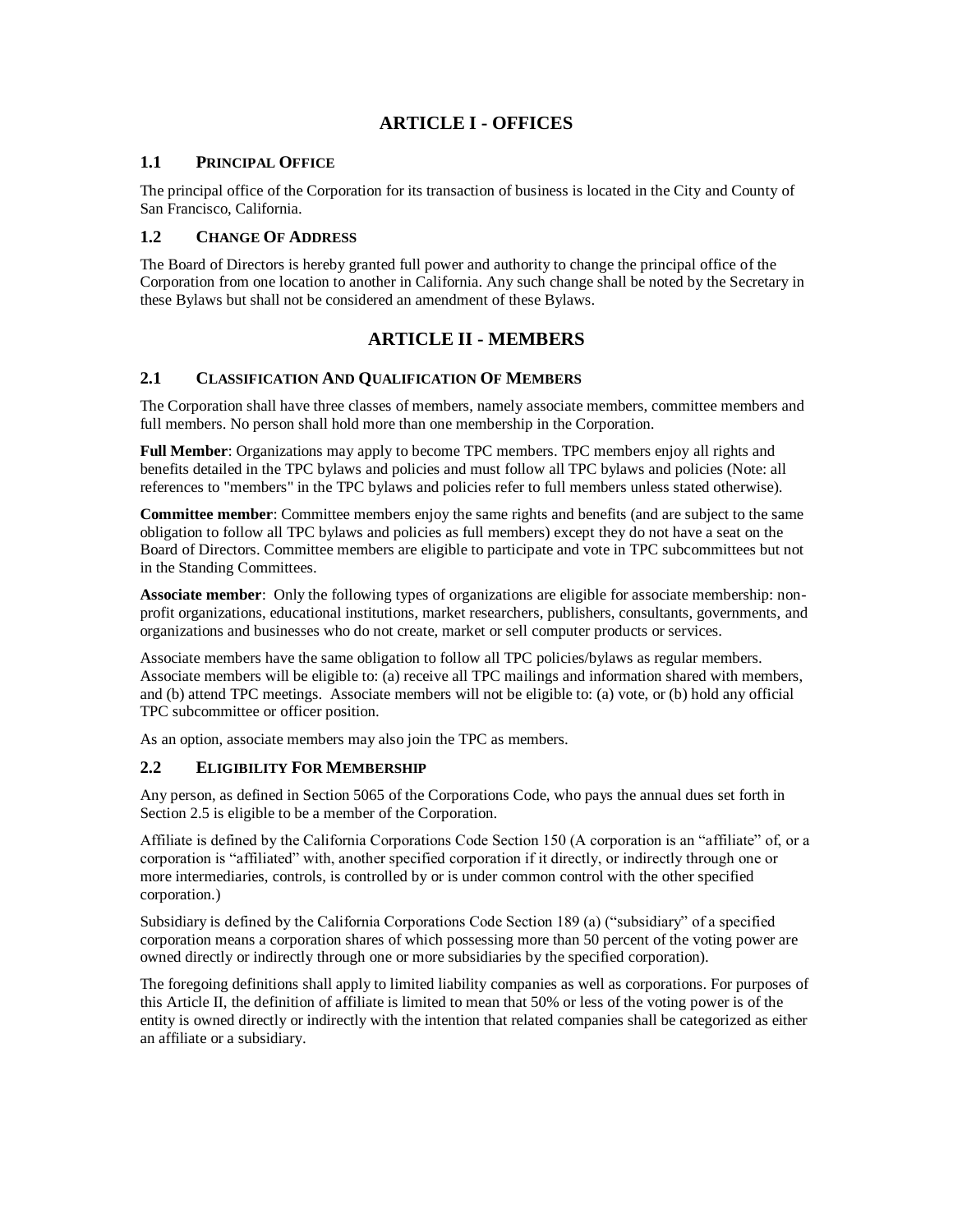An affiliate of a member shall be free to join the Corporation as a full member, with all the rights and benefits thereof including having a seat on the Board of Directors and any Standing Committee.

A subsidiary of a member shall be free to join the Corporation as a full member. However, a member and its subsidiary(ies) shall be deemed a single member for purposes of having a seat on the Board of Directors and any of the Standing Committees

A subsidiary of a member is eligible to vote in a designated TPC committee, work group, or any other subgroup of the Corporation where they participate as peers.

Membership classification changes may occur at any time provided that the criteria in Section 2.1 and Section 2.2 are met, provided that shall be effective immediately.

# <span id="page-3-0"></span>**2.3 ADMISSION TO MEMBERSHIP**

A person, as defined in Section 5065 of the Corporations Code, shall be admitted to membership only on the approval by the Administrator of the Corporation of an application submitted by such person in such form and in such manner as shall be prescribed by the Board of Directors and on such person's agreement in writing, in the form of a purchase order or other written document acceptable to the Administrator, to pay within ninety (90) days the first annual dues as specified in Section 2.5 of these Bylaws provided, however, that the Administrator may, and upon the written request of five or more members the Administrator shall, submit to the Board of Directors the question of whether an applicant meets the eligibility standards of Section 2.2. In such a case, the decision of a majority of the Directors present at a duly called meeting of the Board of Directors at which a quorum is present shall be binding on the Corporation. Upon admission to membership as set forth in this Section 2.3, and subject to the conditions of Section 2.2, each member shall be entitled to appoint one member to the Corporation's Board of Directors.

#### <span id="page-3-1"></span>**2.4 APPLICATION FEE**

There shall be no fee for making an application for membership in the Corporation.

# <span id="page-3-2"></span>**2.5 DUES**

The annual dues are payable to the Corporation by all classes of members of such amount as shall be determined by resolution of the Board of Directors. Dues shall be payable for the first year within ninety (90) days of admission to membership in accordance with Section 2.3 and annually thereafter at such time or times as may be fixed by the Board of Directors. A member (of any class), on learning of the amount of dues determined by the Board of Directors and the time or times of payment fixed by the Board of Directors, may avoid liability for the dues by promptly resigning from membership, except where the member is, by contract or otherwise, liable for the dues.

#### <span id="page-3-3"></span>**2.6 ASSESSMENTS**

Memberships shall be non-assessable.

#### <span id="page-3-4"></span>**2.7 NUMBER OF MEMBERS**

There shall be no limit on the number of members that the Corporation may admit.

#### <span id="page-3-5"></span>**2.8 MEMBERSHIP BOOK**

The Corporation shall keep in written form a membership book containing the name and address of each member. The book shall also contain the fact of termination and the date on which such membership ceased. Such book shall be kept at the principal office of the Corporation and shall be subject to the rights of inspection required by law as set forth in Section 2.9 of these Bylaws. The Administrator shall be responsible for maintaining such membership book.

#### <span id="page-3-6"></span>**2.9 INSPECTION RIGHTS OF MEMBERS**

**Demand.** Subject to the Corporation's right to set aside a demand for inspection pursuant to Section 8331 of the Corporations Code and the power of the court to limit inspection rights pursuant to Section 8332 of the Corporations Code, any member may do either or both of the following: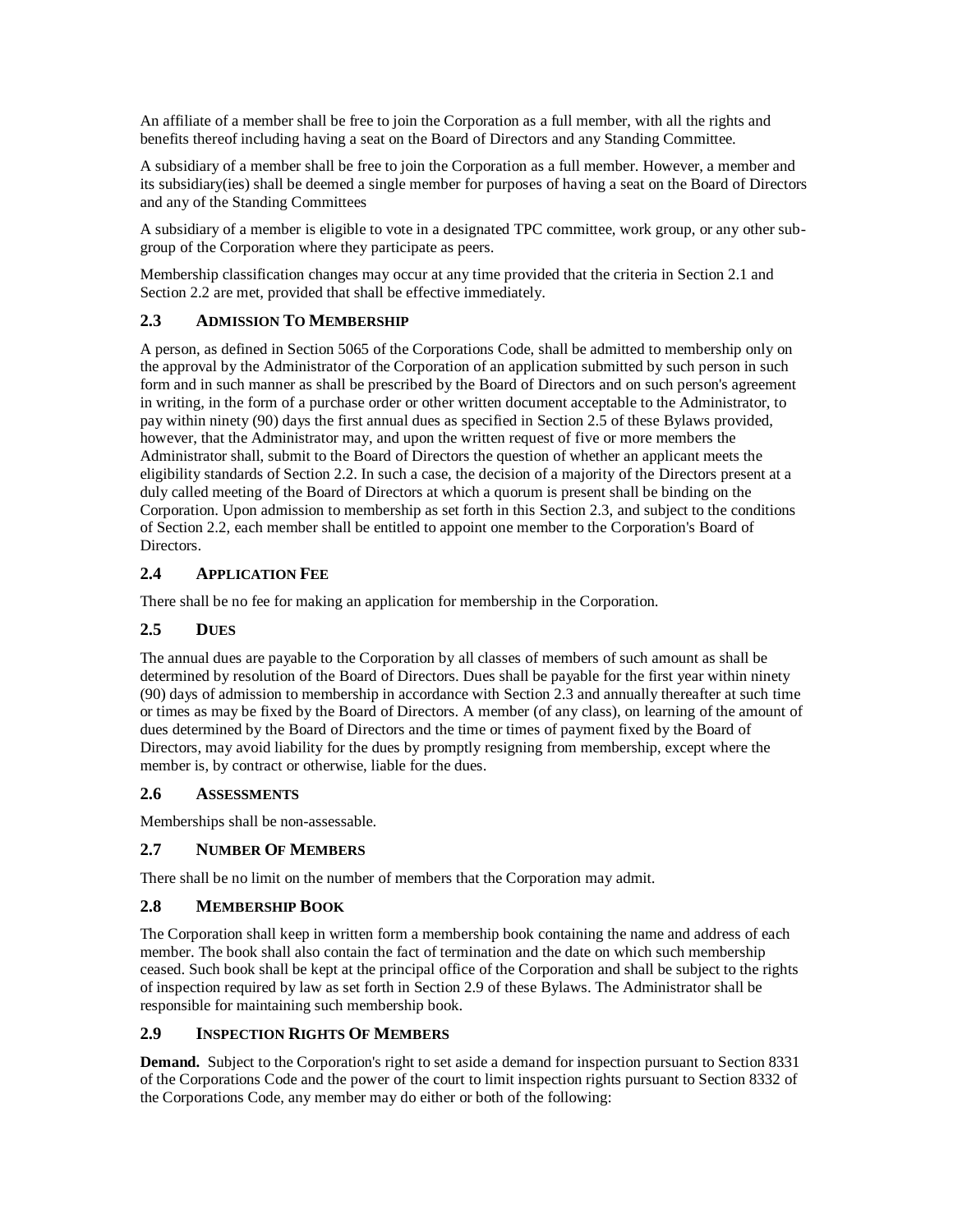(1) Inspect and copy the record of all the members' names, addresses and voting rights, at reasonable times, on five (5) business days' prior written demand on the Corporation, which demand shall state the purpose for which the inspection rights are requested; or

(2) Obtain from the Secretary of the Corporation, on written demand and tender of a reasonable charge, a list of the names, addresses and voting rights of those members entitled to vote for the election of Directors, as of the most recent record date for which it has been compiled or as of the date of demand. The demand shall state the purpose for which the list is requested. The membership list shall be available on or before the later of ten (10) business days after the demand is received or after the date specified therein as the date as of which the list is to be compiled.

#### <span id="page-4-0"></span>**2.10 CERTIFICATES OF MEMBERSHIP**

The Corporation shall not issue membership certificates.

# <span id="page-4-1"></span>**2.11 NON-LIABILITY OF MEMBERS**

A member of the Corporation shall not solely because of such membership be personally liable for the debts, obligations, or liabilities of the Corporation.

# <span id="page-4-2"></span>**2.12 TRANSFERABILITY OF MEMBERSHIP**

Neither the membership in the Corporation nor any rights in the membership may be transferred for value or otherwise.

#### <span id="page-4-3"></span>**2.13 TERMINATION OF MEMBERSHIP**

(a) **Causes.** The Membership and all rights of membership shall automatically terminate on the occurrence of any of the following causes:

(i) The voluntary resignation of a member with notice as prescribed by Section 2.13(b) of these Bylaws;

(ii) Where a membership is issued for a period of time, the expiration of such period of time;

- (iii) The death of a member;
- (iv) The dissolution of a member who is a corporation; and
- (v) The nonpayment of dues, subject to the limitation set forth in Section 7341 of the California Corporations Code.

Expulsion of the member based on the good faith determination by the board that the member has failed in a material and serious degree to observe the rules of conduct of the Corporation or has engaged in conduct materially and seriously prejudicial to the purposes and interests of the Corporation.

(b) **Giving Notice of Resignation.** The membership of any member of the Corporation shall automatically terminate on such member's written request for such termination delivered to the Administrator of the Corporation personally or deposited in United States first-class main, postage prepaid. If such resignation is delivered during the first six months of the Corporation's fiscal year, the Corporation shall, unless prohibited by applicable law, refund to the resigning member one-half of the annual dues previously paid by such member for such fiscal year. If such resignation is delivered after the first six months of the Corporation's fiscal year, no portion of such dues shall be refunded.

(c) **Effect of Termination.** All rights of a member in the Corporation and in its property shall cease on the termination of such member's membership. Termination shall not relieve the member from any obligation for charges incurred, services or benefits actually rendered, dues, or fees, or arising from contract or otherwise. The Corporation shall retain the right to enforce any such obligation or obtain damages for its breach.

(d) **Challenge of Termination.** Any action challenging an expulsion or termination of membership, including a claim alleging defective notice, must be commenced within one year after the date of the expulsion or termination.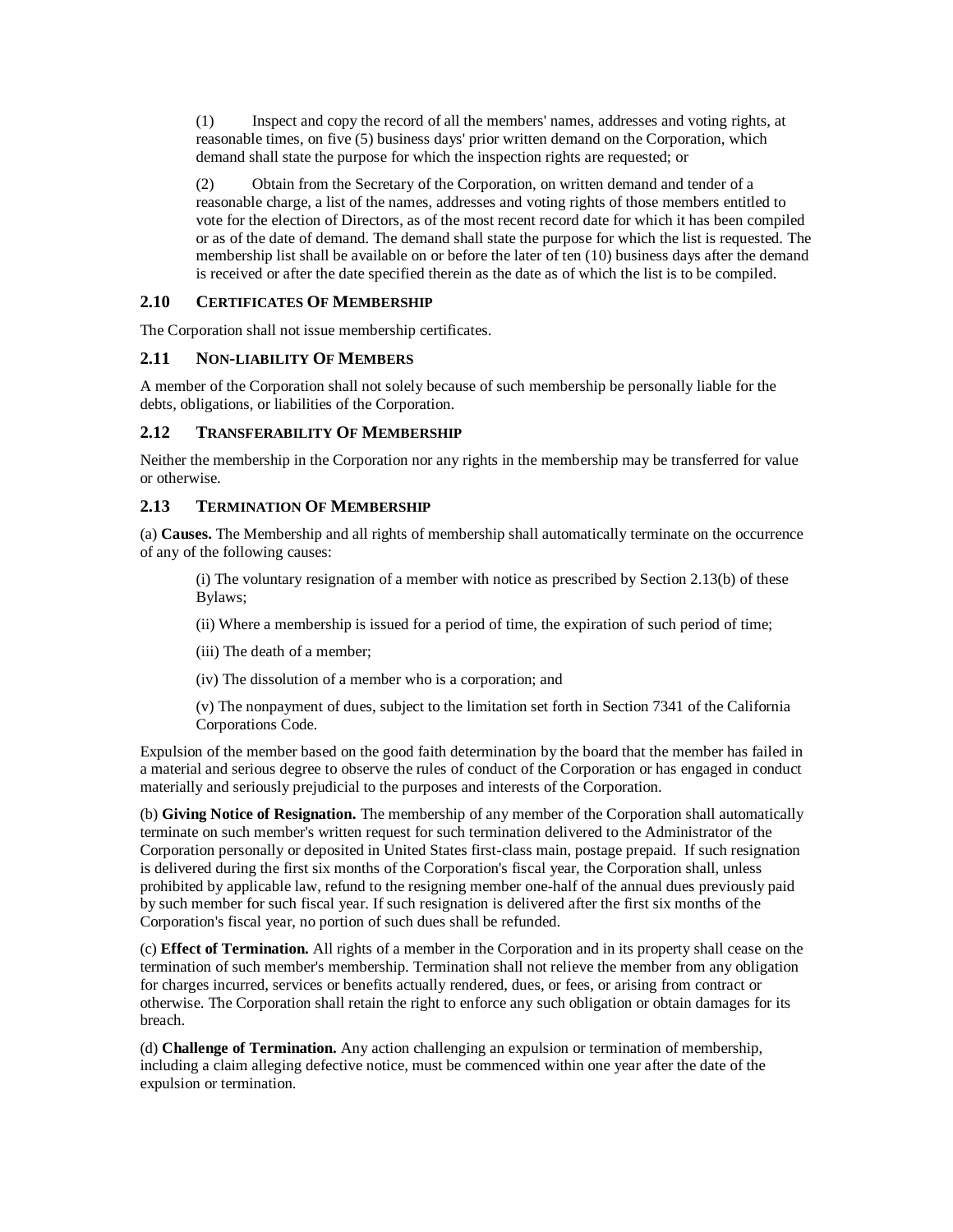# **ARTICLE III - DIRECTORS**

# <span id="page-5-1"></span><span id="page-5-0"></span>**3.1 NUMBER**

The Corporation shall have one Director for each full member, subject to the restrictions in Section 2.2. The number of Directors is only limited by the number of members. Upon admission or termination of a member, the size of the Board will be considered to be automatically adjusted. No action on the Board's part is required after accepting a membership application or termination of a member.

#### <span id="page-5-2"></span>**3.2 QUALIFICATIONS**

The Directors of the Corporation may be any person, including a person who is a member, or an employee of a member, of the Corporation.

#### <span id="page-5-3"></span>**3.3 TERMS OF OFFICE**

Each Director shall hold office for so long as he or she is a member or, if such Director is a representative of a member, until such member replaces such Director with another representative.

#### <span id="page-5-4"></span>**3.4 COMPENSATION**

The Directors shall serve without compensation.

#### <span id="page-5-5"></span>**3.5 MEETINGS**

(a) **Call of Meetings.** Meetings of the Board may be called by the Administrator or any third of the Directors.

(b) **Place of Meetings.** Meetings of the Board shall be held at such place or places as the Administrator shall designate or the Directors calling the meeting pursuant to Section 3.5(a).

(c) **Notice of Meetings.** Meetings shall be held on a minimum of four (4) working days notice by first class mail, postage prepaid, or on a minimum of forty-eight (48) hours' notice delivered personally or by telephone or electronic mail. Meeting notice shall designate, for in-person meetings, the time and location of the meeting, or for meetings by video conference the time and method of attendance. Notice of the meeting need not be given to any Director who signs a waiver of notice or a written consent to holding the meeting or an approval of the minutes thereof, whether before or after the meeting, or who attends the meeting without protesting, prior thereto or at its commencement, the lack of such notice to such Director. All such waivers, consents, and approval shall be filed with the corporate record or made a part of the minutes of the meetings.

#### (d) **Types of Meetings.**

- i. **Annual Meeting**. An in-person, annual meeting of the Board shall be held in the first quarter of each calendar year for the purposes of electing members of the Standing Committees, electing chairs of the Technical Subcommittees, and for the transaction of such other business as may come before the meeting.
- ii. **Bimonthly Meetings**. Bimonthly meetings of the Board shall be held, following the Annual Meeting, in each calendar year for the purposes of reporting status of the technical subcommittees and for the transaction of such other business as may come before the meeting.
- iii. **Special Meetings.** Special meetings of the Board may be called by the Administrator or any third of the Directors.

(e) **Quorum.** Greater than one third of the authorized number of Directors constitutes a quorum of the Board for the transaction of business, except as hereinafter provided.

(f) **Transactions of Board**. A Super Majority is defined as two thirds of the Directors present and voting, excluding abstentions. A Simple Majority is defined as greater than 50% of Directors present and voting. Except as otherwise provided in the Articles, in these Bylaws, or by law, every act or decision done or made by a Super Majority at a meeting duly held at which a quorum is present is the act of the Board. A Simple Majority is required for election of individuals to Standing Committees, approval of members on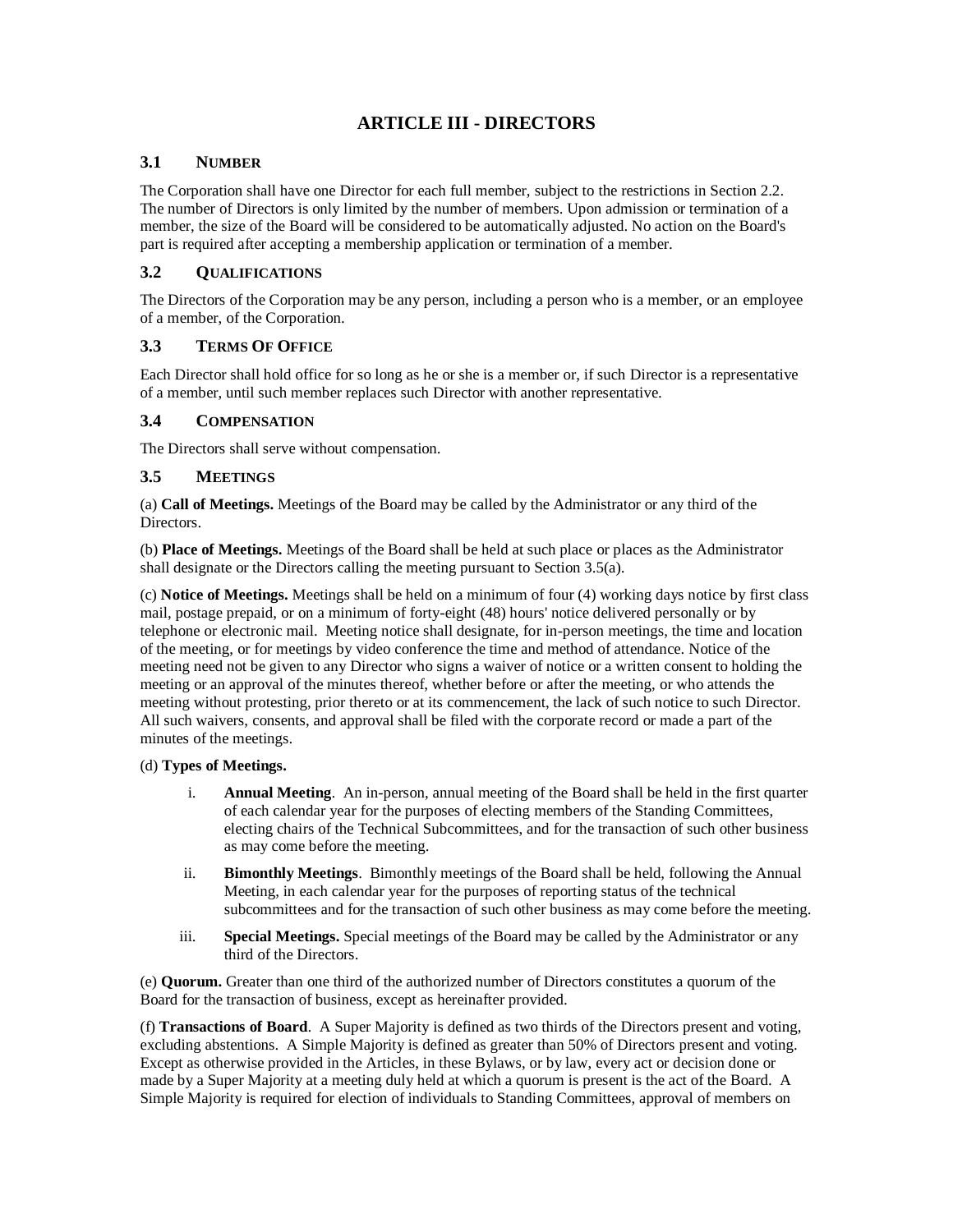Technical Subcommittees, election of Chairman for Standing Committees and Technical Subcommittees, determination of time and location of General Meetings, revocation of Auditor certification, noncompliance of a Result, and policy violations.

#### (g) **Conduct of Meetings.**

- i. The Chairman of the Steering Committee or, in his or her absence, any Director selected by the Directors present shall preside at meetings of the Board of Directors.
- ii. The Secretary of the Corporation or such other person appointed by the presiding officer, shall act as Secretary of the Board.
- iii. Meetings shall be either conducted in-person or through the use of video conference or similar communications equipment, as specified in the meeting notice.

(a) For in-person meetings, physical attendance by Directors at the designated location is required for purposes of establishing quorum and voting.

(b) For meeting by video conference, all Directors participating in such meeting must be able to hear and see one another for purposes of establishing quorum and voting.

iv. Meetings shall be conducted according to Robert's Rules of Order, except as otherwise provided in the Bylaws or Policies.

(h) **Adjournment.** A majority of the Directors present, whether or not a quorum is present, may adjourn any meeting to another time and place. If the meeting is adjourned for more than twenty-four (24) hours, notice of the adjournment to another time or place must be given prior to the time of the adjourned meeting to the Directors who were not present at the time of the adjournment.

# <span id="page-6-0"></span>**3.6 ACTION WITHOUT MEETING**

Any action required or permitted to be taken by the Board may be taken without a meeting if all members of the Board individually or collectively consent in writing to such action. Such written consent or consents shall be filed with the minutes of the proceedings of the Board. Such action by written consent shall have the same force and effect as the unanimous vote of such Directors.

#### <span id="page-6-1"></span>**3.7 RESIGNATION OF DIRECTOR**

Any Director may resign effective on giving written notice to the Administrator or the Board of Directors of the Corporation unless the notice specifies a later time for the effectiveness of such resignation. If the resignation is effective at a future time, a successor may be elected to take office when the resignation becomes effective.

# <span id="page-6-2"></span>**3.8 VACANCIES IN THE BOARD**

(a) **Causes.** Vacancies on the Board of Directors shall exist on the death or resignation of any Director.

(b) **Filling Vacancies by Members.** Any vacancy created by the death or resignation of a Director shall be filled by the member who was represented by such Director appointing a replacement Director. If the Director who died or resigned was a member rather than a representative of a member, all rights of membership shall automatically terminate as set forth in Section 2.13 and the size of the board shall be automatically adjusted as set forth in Section 3.1.

# **ARTICLE IV - OFFICERS**

# <span id="page-6-4"></span><span id="page-6-3"></span>**4.1 NUMBER AND TITLES**

The duties of officers of the Corporation; President and Chief Executive Officer, Secretary, and Chief Financial Officer, for purposes of Section 7213 of the California Corporations Code, reside in a five (5) member standing committee of the Board of Directors hereinafter referred to as the 'Steering Committee'. The Chairman of the Steering Committee is the legal representative of the Corporation.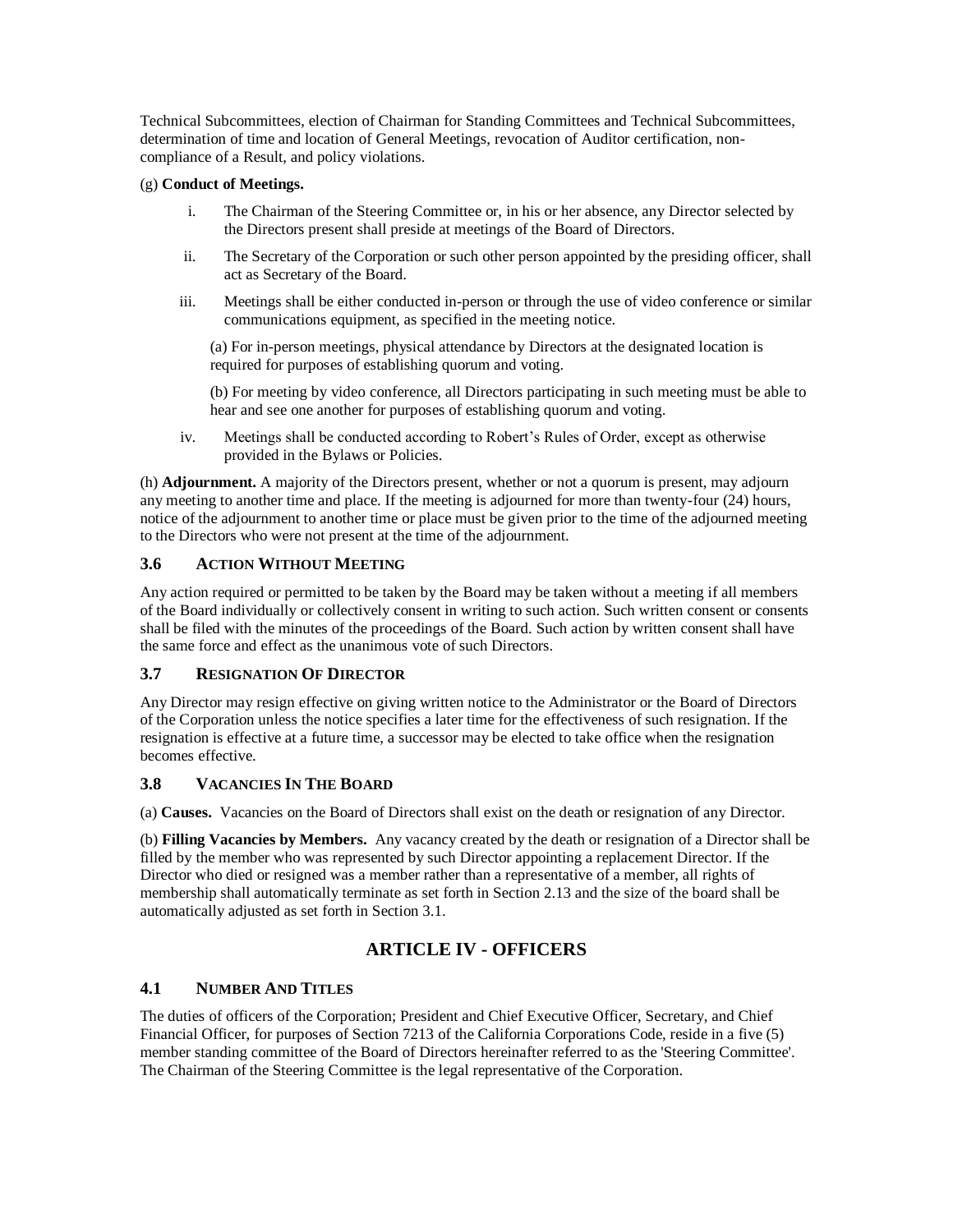# <span id="page-7-0"></span>**4.2 APPOINTMENT AND RESIGNATION**

The membership of the Steering Committee consists of five (5) representatives from the membership of the Corporation who are formally nominated and elected in a closed ballot at the Annual Meeting of a given calendar year. Any member of the Steering Committee may resign at any time on written notice to the Corporation without prejudice to the rights, if any, of the Corporation under any contract to which the officer is a party.

# **ARTICLE V - CORPORATE RECORDS AND REPORTS**

# <span id="page-7-2"></span><span id="page-7-1"></span>**5.1 KEEPING RECORDS**

The Corporation shall keep adequate and correct records of account and minutes of the proceedings of its Board and committees of the Board. The corporation shall also keep a record of its members giving their names and addresses. The minutes shall be kept in written form. Other books and records shall be kept in either written form or in any other form capable of being converted into written form.

# <span id="page-7-3"></span>**5.2 ANNUAL REPORT**

The Corporation shall notify each member yearly of the member's right to receive a financial report pursuant to Corporations Code Section 8321(a). Except where the Corporation does not have more than one hundred (100) members or more than ten thousand dollars (\$10,000) in assets at any time during the fiscal year, on the written request of a member the board shall promptly cause the most recent annual report to be sent to the requesting member. The annual report shall be prepared not later than one hundred and twenty (120) days after the close of the Corporation's fiscal year. The annual report shall contain in appropriate detail the following; (1) a balance sheet as of the end of such fiscal year and an income statement and statement of changes in financial position for such fiscal year; (2) a statement of the place where the names and addresses of the current members are located; and (3) any information concerning certain transactions and indemnifications required by Corporations Code Section 8322. The annual report shall be accompanied by any report thereon of independent accountants or, if there is not such a report, the certificate of any authorized officer of the Corporation that such statements were prepared without audit from the books and records of the Corporation.

# <span id="page-7-4"></span>**5.3 ANNUAL STATEMENT OF CERTAIN TRANSACTIONS AND INDEMNIFICATIONS**

The Corporation shall furnish annually to its members a statement of any transaction or indemnification described in Corporations Code Section 8322(d) and (e), if such transaction or indemnification took place. Such annual statement shall be affixed to and sent with the annual report described in Section 5.2 of these Bylaws.

# **ARTICLE VI - ADDITIONAL PROVISIONS**

# <span id="page-7-6"></span><span id="page-7-5"></span>**6.1 RIGHTS TO DOCUMENTS**

Upon written request from any member, the Corporation shall provide copies of any report, study or other document made available to any other member of the Corporation, upon payment of such reasonable reproduction costs as the Administrator may establish.

# <span id="page-7-7"></span>**6.2 REPRODUCTION LICENSE**

Each member shall have an unlimited, perpetual, royalty-free license to reproduce an unlimited number of copies of any report, study or other document published and made available to the general public by the Corporation. This Section 6.2 shall not be deemed to apply to documents which are circulated only among members.

# <span id="page-7-8"></span>**6.3 PUBLIC AVAILABILITY OF STANDARDS**

After any standard or criteria for performance measurement of transaction processing systems is approved by the members in accordance with these bylaws, the Corporation shall make such standards and/or criteria